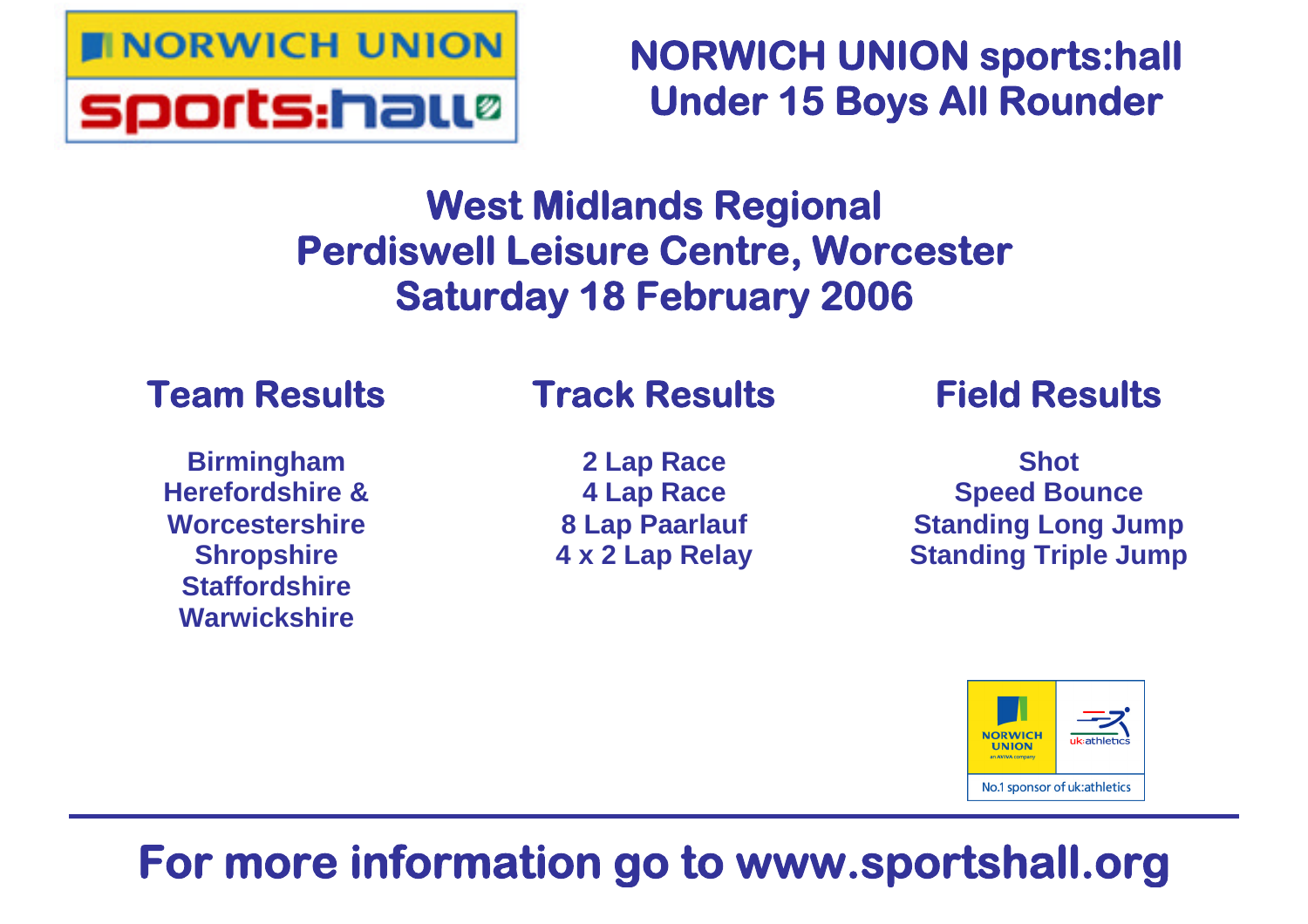### **Competition Results**

| Ranking | Team                   | <b>Score</b> | Individual | P8 | 4x2 |  |
|---------|------------------------|--------------|------------|----|-----|--|
|         | Birmingham             | 691          | 551        | 70 | 70  |  |
|         | Warwickshire           | 626          | 516        | 60 | 50  |  |
| 3       | Shropshire             | 597          | 487        | 50 | 60  |  |
| 4       | Here'shire & Wor'shire | 481          | 411        | 30 | 40  |  |
| 5       | Staffordshire          | 352          | 282        | 40 | 30  |  |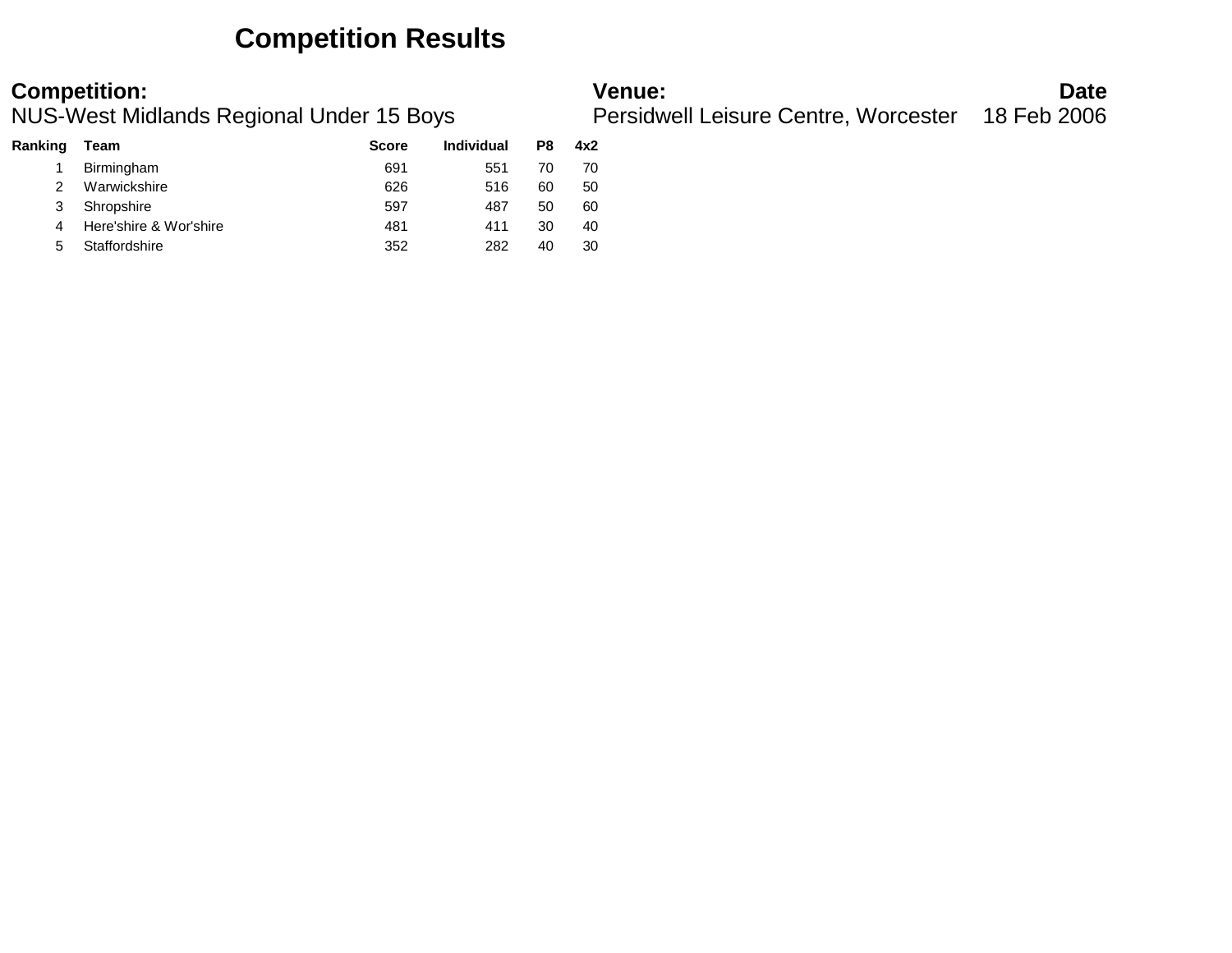### **Athlete Results**

# **Competition:**<br>**Date**<br>**NUS-West Midlands Regional Under 15 Boys Dersidwell Leisure Centre, Worcester** 18 Feb 2006

Persidwell Leisure Centre, Worcester 18 Feb 2006

| Ranking | <b>BibNo Athlete</b>    | <b>Team</b>            | <b>Score</b> | 2LR | 4LR | S  | <b>SB</b> | <b>SLJ</b> | <b>STJ</b> |  |
|---------|-------------------------|------------------------|--------------|-----|-----|----|-----------|------------|------------|--|
|         | 89 Jack Harrison        | Warwickshire           | 149          | 49  |     |    | 50        |            | 50         |  |
| 2       | 61 Ben Newman           | Birmingham             | 142          | 46  |     | 50 |           | 46         |            |  |
| 3       | 75 Ben Riekstins        | Shropshire             | 139          | 49  |     | 40 |           | 50         |            |  |
| 4       | 64 Ross McDonald        | Birmingham             | 138          |     | 50  | 46 |           |            | 42         |  |
| 5       | 65 Joe Scott            | Birmingham             | 137          |     | 45  |    | 48        |            | 44         |  |
| $6=$    | 62 Sam Reuben           | Birmingham             | 134          | 44  |     |    | 44        |            | 46         |  |
| $6=$    | 91 Charlie Burn         | Warwickshire           | 134          |     | 48  |    | 46        | 40         |            |  |
| 8       | 77 Sammi Shannagher     | Shropshire             | 128          | 38  |     | 42 |           | 48         |            |  |
| 9       | 70 Toby Proctor         | Here'shire & Wor'shire | 123          | 31  |     | 48 |           | 44         |            |  |
| 10      | 92 Gerome Donker        | Warwickshire           | 122          | 40  |     | 44 |           |            | 38         |  |
| 11      | 63 Thomas Challis       | <b>Birmingham</b>      | 114          | 42  |     | 34 |           | 38         |            |  |
| 12      | 80 Edward Dawes         | Shropshire             | 112          |     | 41  |    | 37        |            | 34         |  |
| 13      | 90 Andrew Pozzi         | Warwickshire           | 111          | 27  |     | 36 |           |            | 48         |  |
| $14=$   | 66 Ashley Lillis        | Birmingham             | 108          |     | 41  |    | 41        | 26         |            |  |
| $14=$   | 76 Steve Hughes         | Shropshire             | 108          |     | 34  | 38 |           |            | 36         |  |
| 16      | 73 Sean Linney          | Here'shire & Wor'shire | 107          | 35  |     | 32 |           |            | 40         |  |
| 17      | 94 Dan Davis            | Warwickshire           | 106          |     | 45  |    | 37        | 24         |            |  |
| 18      | 93 Seb Croft            | Warwickshire           | 104          |     | 38  | 30 |           | 36         |            |  |
| 19      | 78 Toby Blake           | Shropshire             | 99           |     | 36  |    | 33        |            | 30         |  |
| 20      | 69 Rory Johnson         | Here'shire & Wor'shire | 91           |     | 29  |    | 30        | 32         |            |  |
| 21      | 68 Craig Johnson        | Here'shire & Wor'shire | 90           |     | 29  |    | 33        |            | 28         |  |
| 22      | 86 David Hudson         | Staffordshire          | 89           |     | 24  |    | 41        |            | 24         |  |
| $23=$   | <b>71 Mitchell Rose</b> | Here'shire & Wor'shire | 85           |     | 26  |    | 25        | 34         |            |  |
| $23=$   | 79 Mark Jones           | Shropshire             | 85           | 27  |     |    | 28        | 30         |            |  |
| 25      | 72 Ashley Gibbs         | Here'shire & Wor'shire | 74           | 24  |     | 24 |           |            | 26         |  |
| 26      | 87 Aiden Mason          | Staffordshire          | 70           |     |     | 28 |           | 42         |            |  |
| 27      | 82 Ben Horsley          | Staffordshire          | 63           | 31  |     |    |           |            | 32         |  |
| $28=$   | 83 Steve Harris         | Staffordshire          | 60           |     | 32  |    |           | 28         |            |  |
| $28=$   | 84 Joe Harding          | Staffordshire          | 60           | 35  |     |    | 25        |            |            |  |
| 30      | 85 Sam Weetman          | Staffordshire          | 48           |     |     | 26 |           |            | 22         |  |
| $31 =$  | 67 Antoe Walters        | Birmingham             | 0            |     |     |    |           |            |            |  |
| $31 =$  | 95 Sam Masonbrown       | Warwickshire           | $\mathbf 0$  |     |     |    |           |            |            |  |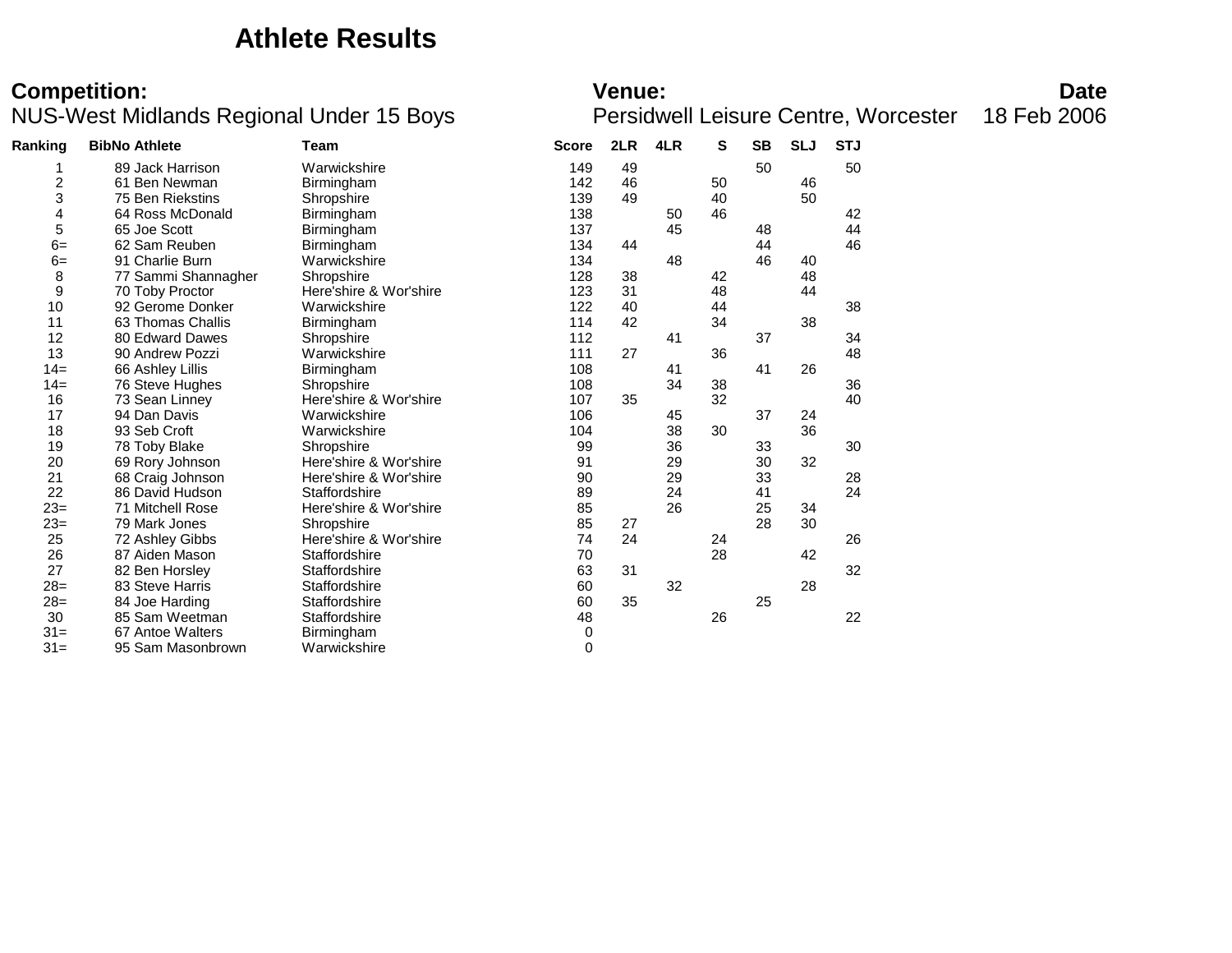# **Team Results Birmingham (orange)**

|         | <b>Competition:</b> |                                          |              |            |       |     | <b>Venue:</b>     |                                      |       |       |                     | <b>Date</b>   |
|---------|---------------------|------------------------------------------|--------------|------------|-------|-----|-------------------|--------------------------------------|-------|-------|---------------------|---------------|
|         |                     | NUS-West Midlands Regional Under 15 Boys |              |            |       |     |                   | Persidwell Leisure Centre, Worcester |       |       |                     | 18 Feb 2006   |
| Ranking | Team                |                                          | <b>Score</b> | Individual | P8    | 4x2 |                   |                                      |       |       |                     |               |
|         | Birmingham          |                                          | 691          | 551        | 70    | 70  |                   |                                      |       |       |                     |               |
| 2       | Warwickshire        |                                          | 626          | 516        | 60    | 50  |                   |                                      |       |       |                     |               |
| 3       | Shropshire          |                                          | 597          | 487        | 50    | 60  |                   |                                      |       |       |                     |               |
| 4       |                     | Here'shire & Wor'shire                   | 481          | 411        | 30    | 40  |                   |                                      |       |       |                     |               |
| 5       | Staffordshire       |                                          | 352          | 282        | 40    | 30  |                   |                                      |       |       |                     |               |
|         | <b>Comp No Name</b> |                                          | <b>Event</b> |            | Perf1 |     | Perf <sub>2</sub> | Perf <sub>3</sub>                    | Perf4 |       | <b>Best Ranking</b> | <b>Points</b> |
|         | 61                  | <b>Ben Newman</b>                        | 2LR          |            | 20.6  |     |                   |                                      |       | 20.6  | 3                   | 46            |
|         | 61                  | <b>Ben Newman</b>                        | S            |            | 13.25 |     | 12.50             | 12.93                                |       | 13.25 |                     | 50            |
|         | 61                  | <b>Ben Newman</b>                        | <b>SLJ</b>   |            | 2.76  |     | 2.68              | 2.62                                 |       | 2.76  | 3                   | 46            |
|         | 62                  | Sam Reuben                               | 2LR          |            | 20.9  |     |                   |                                      |       | 20.9  | 4                   | 44            |
|         | 62                  | Sam Reuben                               | <b>SB</b>    |            | 79    |     |                   |                                      |       | 79    | 4                   | 44            |
|         | 62                  | Sam Reuben                               | <b>STJ</b>   |            | 7.83  |     | 7.84              | 7.92                                 |       | 7.92  | 3                   | 46            |
|         | 63                  | <b>Thomas Challis</b>                    | 2LR          |            | 21.2  |     |                   |                                      |       | 21.2  | 5                   | 42            |
|         | 63                  | <b>Thomas Challis</b>                    | S            |            | 9.41  |     | 9.41              | 9.49                                 |       | 9.49  | 9                   | 34            |
|         | 63                  | <b>Thomas Challis</b>                    | <b>SLJ</b>   |            | 2.44  |     | 2.46              | 2.42                                 |       | 2.46  |                     | 38            |
|         | 64                  | Ross McDonald                            | 4LR          |            | 43.0  |     |                   |                                      |       | 43.0  |                     | 50            |
|         | 64                  | Ross McDonald                            | S            |            | 9.66  |     | 11.33             | 9.96                                 |       | 11.33 | 3                   | 46            |
|         | 64                  | Ross McDonald                            | <b>STJ</b>   |            | 7.18  |     | 7.60              | 7.59                                 |       | 7.60  | 5                   | 42            |
|         | 65                  | Joe Scott                                | 4LR          |            | 44.7  |     |                   |                                      |       | 44.7  | $3=$                | 45            |
|         | 65                  | Joe Scott                                | <b>SB</b>    |            | 88    |     |                   |                                      |       | 88    | $\overline{2}$      | 48            |
|         | 65                  | Joe Scott                                | <b>STJ</b>   |            | 7.85  |     | 7.12              | 7.61                                 |       | 7.85  | 4                   | 44            |
|         | 66                  | <b>Ashley Lillis</b>                     | 4LR          |            | 46.0  |     |                   |                                      |       | 46.0  | $5=$                | 41            |
|         | 66                  | <b>Ashley Lillis</b>                     | <b>SB</b>    |            | 77    |     |                   |                                      |       | 77    | $5=$                | 41            |
|         | 66                  | <b>Ashley Lillis</b>                     | <b>SLJ</b>   |            | 2.06  |     | 2.12              | 2.14                                 |       | 2.14  | 13                  | 26            |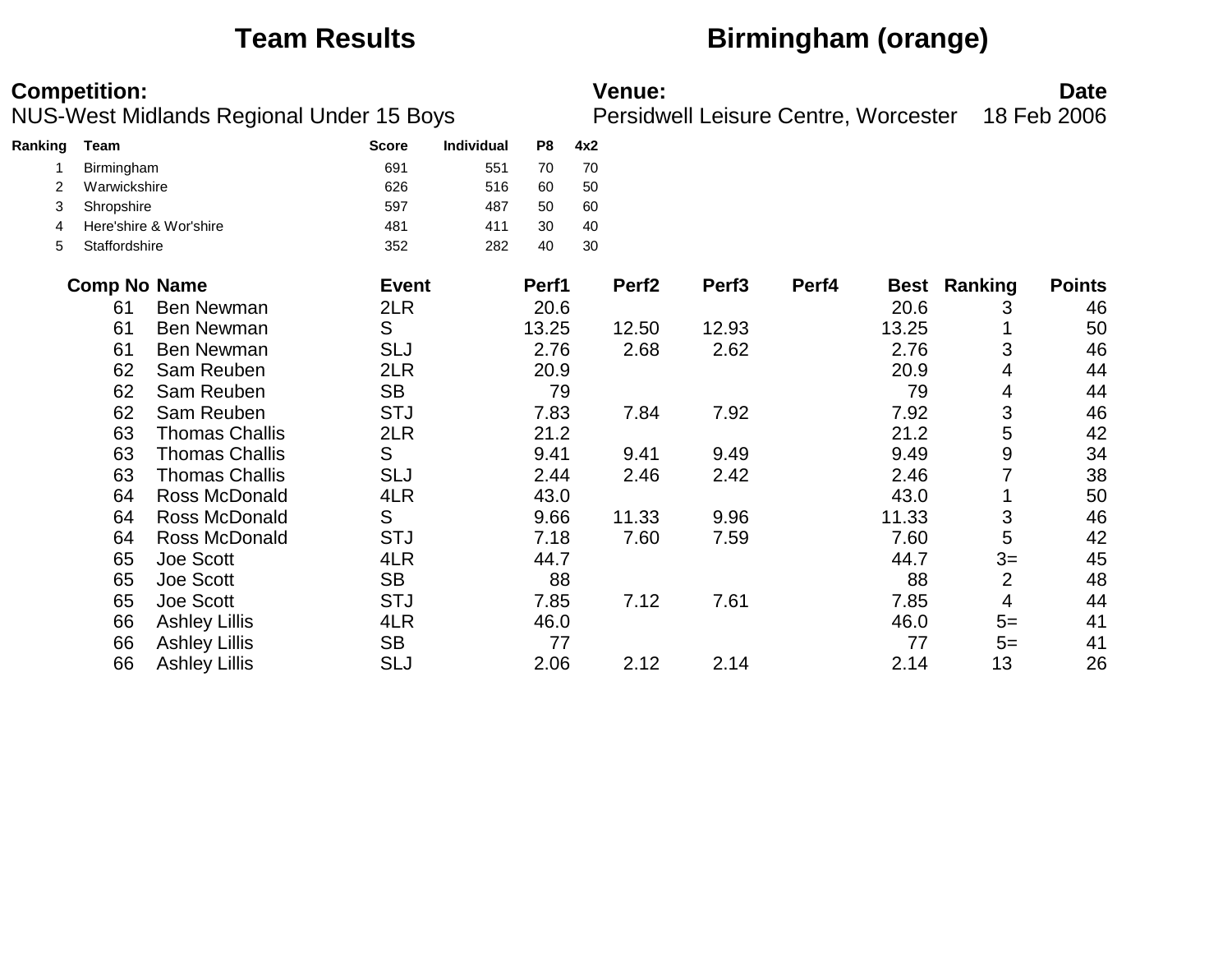### **Team Results Here'shire & Wor'shire (navy)**

| Ranking | Team                |                        | <b>Score</b> | Individual | P <sub>8</sub> | 4x2 |                   |                   |       |             |         |               |
|---------|---------------------|------------------------|--------------|------------|----------------|-----|-------------------|-------------------|-------|-------------|---------|---------------|
|         | Birmingham          |                        | 691          | 551        | 70             | 70  |                   |                   |       |             |         |               |
| 2       | Warwickshire        |                        | 626          | 516        | 60             | 50  |                   |                   |       |             |         |               |
| 3       | Shropshire          |                        | 597          | 487        | 50             | 60  |                   |                   |       |             |         |               |
| 4       |                     | Here'shire & Wor'shire | 481          | 411        | 30             | 40  |                   |                   |       |             |         |               |
| 5       | Staffordshire       |                        | 352          | 282        | 40             | 30  |                   |                   |       |             |         |               |
|         | <b>Comp No Name</b> |                        | <b>Event</b> |            | Perf1          |     | Perf <sub>2</sub> | Perf <sub>3</sub> | Perf4 | <b>Best</b> | Ranking | <b>Points</b> |
|         | 68                  | Craig Johnson          | 4LR          |            | 48.9           |     |                   |                   |       | 48.9        | $11 =$  | 29            |
|         | 68                  | Craig Johnson          | <b>SB</b>    |            | 71             |     |                   |                   |       | 71          | $9=$    | 33            |
|         | 68                  | Craig Johnson          | <b>STJ</b>   |            | 6.18           |     | 6.36              | 6.37              |       | 6.37        | 12      | 28            |
|         | 69                  | Rory Johnson           | 4LR          |            | 48.9           |     |                   |                   |       | 48.9        | $11 =$  | 29            |
|         | 69                  | Rory Johnson           | <b>SB</b>    |            | 69             |     |                   |                   |       | 69          | 11      | 30            |
|         | 69                  | Rory Johnson           | <b>SLJ</b>   |            | 2.24           |     | 2.28              | 2.28              |       | 2.28        | 10      | 32            |
|         | 70                  | <b>Toby Proctor</b>    | 2LR          |            | 21.8           |     |                   |                   |       | 21.8        | $10=$   | 31            |
|         | 70                  | <b>Toby Proctor</b>    | S            |            | 11.90          |     | 11.32             | 11.63             |       | 11.90       | 2       | 48            |
|         | 70                  | <b>Toby Proctor</b>    | <b>SLJ</b>   |            | 2.64           |     | 2.64              | 2.62              |       | 2.64        | 4       | 44            |
|         | 71                  | <b>Mitchell Rose</b>   | 4LR          |            | 49.4           |     |                   |                   |       | 49.4        | 13      | 26            |
|         | 71                  | <b>Mitchell Rose</b>   | <b>SB</b>    |            | 66             |     |                   |                   |       | 66          | $13=$   | 25            |
|         | 71                  | <b>Mitchell Rose</b>   | <b>SLJ</b>   |            | 2.18           |     | 1.98              | 2.30              |       | 2.30        | 9       | 34            |
|         | 72                  | <b>Ashley Gibbs</b>    | 2LR          |            | 26.5           |     |                   |                   |       | 26.5        | 14      | 24            |
|         | 72                  | <b>Ashley Gibbs</b>    | S            |            | 0.00           |     | 6.56              | 6.23              |       | 6.56        | 14      | 24            |
|         | 72                  | <b>Ashley Gibbs</b>    | <b>STJ</b>   |            | 6.20           |     | 6.32              | 6.33              |       | 6.33        | 13      | 26            |
|         | 73                  | Sean Linney            | 2LR          |            | 21.7           |     |                   |                   |       | 21.7        | $8=$    | 35            |
|         | 73                  | Sean Linney            | S            |            | 8.75           |     | 9.41              | 9.40              |       | 9.41        | 10      | 32            |
|         | 73                  | Sean Linney            | <b>STJ</b>   |            | 7.47           |     | 7.55              | 7.59              |       | 7.59        | 6       | 40            |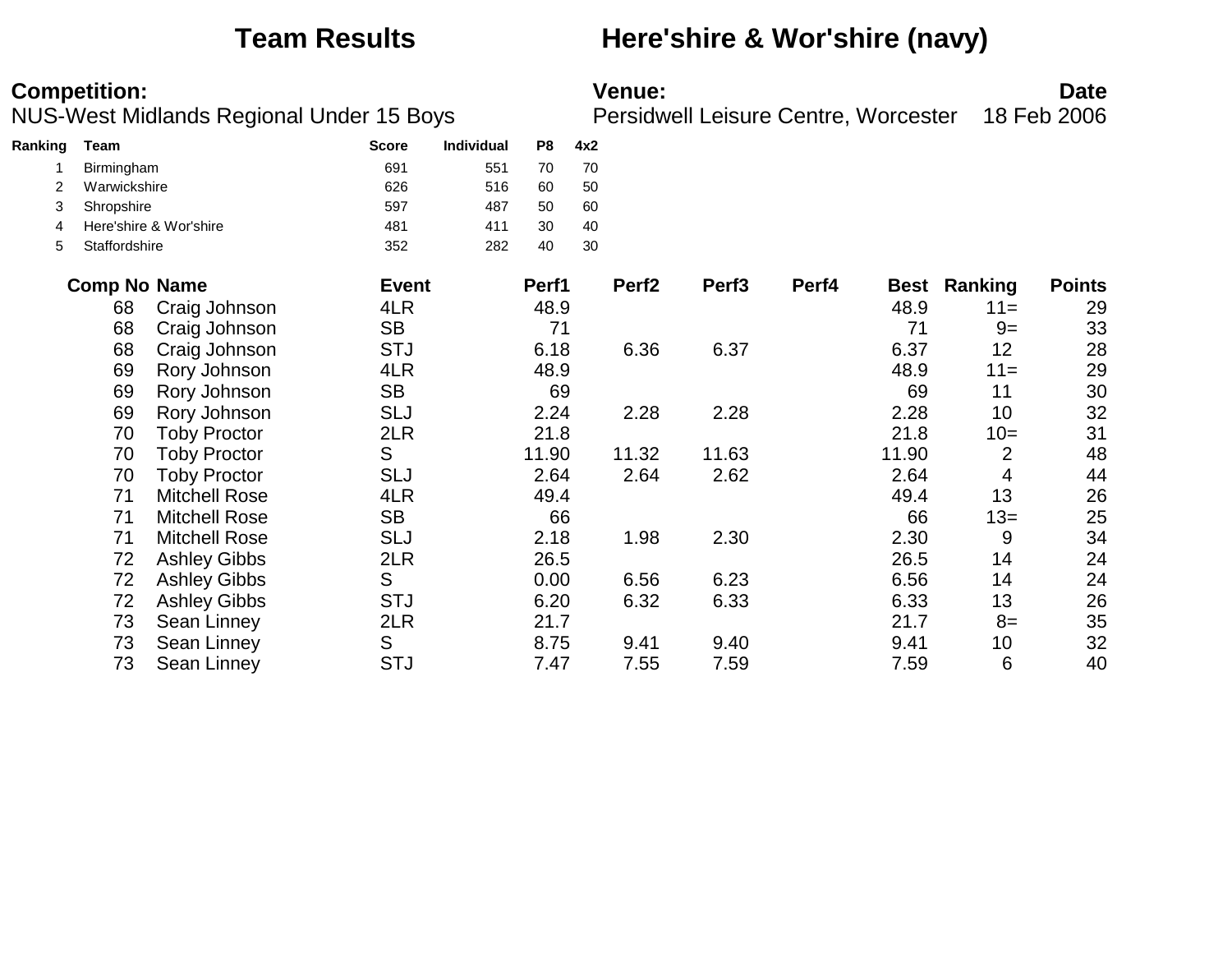# **Team Results Shropshire (red)**

|         | <b>Competition:</b> |                                          |              |            |                |     | Venue:            |                                      |       |       |                     | <b>Date</b>   |
|---------|---------------------|------------------------------------------|--------------|------------|----------------|-----|-------------------|--------------------------------------|-------|-------|---------------------|---------------|
|         |                     | NUS-West Midlands Regional Under 15 Boys |              |            |                |     |                   | Persidwell Leisure Centre, Worcester |       |       |                     | 18 Feb 2006   |
| Ranking | Team                |                                          | <b>Score</b> | Individual | P <sub>8</sub> | 4x2 |                   |                                      |       |       |                     |               |
|         | Birmingham          |                                          | 691          | 551        | 70             | 70  |                   |                                      |       |       |                     |               |
| 2       | Warwickshire        |                                          | 626          | 516        | 60             | 50  |                   |                                      |       |       |                     |               |
| 3       | Shropshire          |                                          | 597          | 487        | 50             | 60  |                   |                                      |       |       |                     |               |
| 4       |                     | Here'shire & Wor'shire                   | 481          | 411        | 30             | 40  |                   |                                      |       |       |                     |               |
| 5       | Staffordshire       |                                          | 352          | 282        | 40             | 30  |                   |                                      |       |       |                     |               |
|         | <b>Comp No Name</b> |                                          | <b>Event</b> |            | Perf1          |     | Perf <sub>2</sub> | Perf <sub>3</sub>                    | Perf4 |       | <b>Best Ranking</b> | <b>Points</b> |
|         | 75                  | <b>Ben Riekstins</b>                     | 2LR          |            | 20.5           |     |                   |                                      |       | 20.5  | $1 =$               | 49            |
|         | 75                  | <b>Ben Riekstins</b>                     | S            |            | 9.44           |     | 0.00              | 10.83                                |       | 10.83 | 6                   | 40            |
|         | 75                  | <b>Ben Riekstins</b>                     | <b>SLJ</b>   |            | 2.86           |     | 2.92              | 2.50                                 |       | 2.92  |                     | 50            |
|         | 76                  | <b>Steve Hughes</b>                      | 4LR          |            | 47.2           |     |                   |                                      |       | 47.2  | 9                   | 34            |
|         | 76                  | <b>Steve Hughes</b>                      | S            |            | 10.45          |     | 10.73             | 10.77                                |       | 10.77 |                     | 38            |
|         | 76                  | <b>Steve Hughes</b>                      | <b>STJ</b>   |            | 7.22           |     | 6.68              | 6.69                                 |       | 7.22  | 8                   | 36            |
|         | 77                  | Sammi Shannagher                         | 2LR          |            | 21.5           |     |                   |                                      |       | 21.5  | $\overline{7}$      | 38            |
|         | 77                  | Sammi Shannagher                         | S            |            | 10.01          |     | 10.69             | 10.86                                |       | 10.86 | 5                   | 42            |
|         | 77                  | Sammi Shannagher                         | <b>SLJ</b>   |            | 2.62           |     | 2.78              | 2.72                                 |       | 2.78  | $\overline{2}$      | 48            |
|         | 78                  | <b>Toby Blake</b>                        | 4LR          |            | 46.4           |     |                   |                                      |       | 46.4  | 8                   | 36            |
|         | 78                  | <b>Toby Blake</b>                        | <b>SB</b>    |            | 71             |     |                   |                                      |       | 71    | $9=$                | 33            |
|         | 78                  | <b>Toby Blake</b>                        | <b>STJ</b>   |            | 6.36           |     | 6.42              | 6.23                                 |       | 6.42  | 11                  | 30            |
|         | 79                  | Mark Jones                               | 2LR          |            | 22.0           |     |                   |                                      |       | 22.0  | $12 =$              | 27            |
|         | 79                  | Mark Jones                               | <b>SB</b>    |            | 67             |     |                   |                                      |       | 67    | 12                  | 28            |
|         | 79                  | <b>Mark Jones</b>                        | <b>SLJ</b>   |            | 2.24           |     | 2.22              | 2.22                                 |       | 2.24  | 11                  | 30            |
|         | 80                  | <b>Edward Dawes</b>                      | 4LR          |            | 46.0           |     |                   |                                      |       | 46.0  | $5=$                | 41            |
|         | 80                  | <b>Edward Dawes</b>                      | <b>SB</b>    |            | 72             |     |                   |                                      |       | 72    | $7=$                | 37            |
|         | 80                  | <b>Edward Dawes</b>                      | <b>STJ</b>   |            | 6.92           |     | 6.85              | 7.14                                 |       | 7.14  | 9                   | 34            |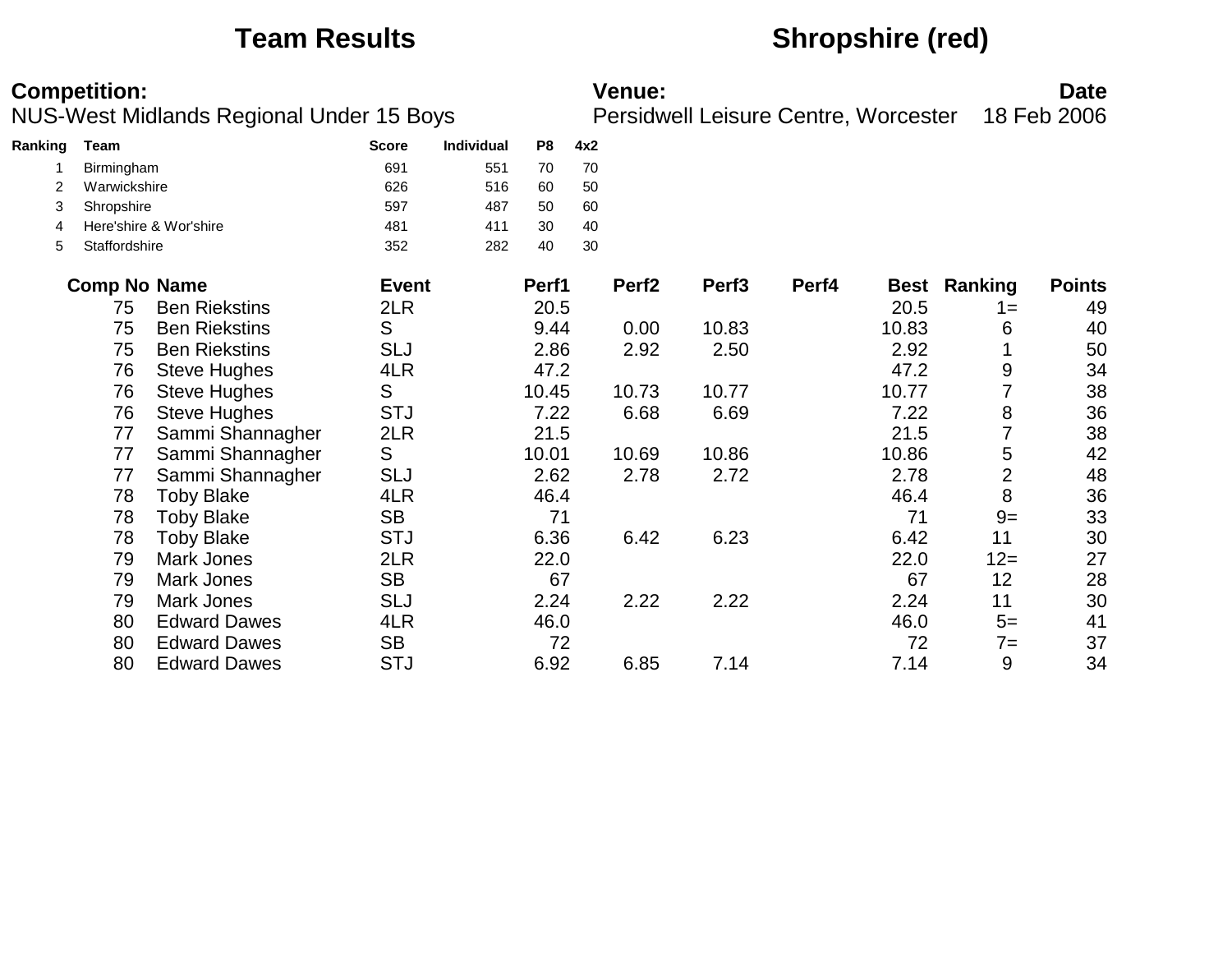# **Team Results Staffordshire (green)**

|         | <b>Competition:</b> | NUS-West Midlands Regional Under 15 Boys |              |                   |       |     | <b>Venue:</b>     | <b>Persidwell Leisure Centre, Worcester</b> |       |             |         | <b>Date</b><br>18 Feb 2006 |
|---------|---------------------|------------------------------------------|--------------|-------------------|-------|-----|-------------------|---------------------------------------------|-------|-------------|---------|----------------------------|
| Ranking | Team                |                                          | <b>Score</b> | <b>Individual</b> | P8    | 4x2 |                   |                                             |       |             |         |                            |
|         | Birmingham          |                                          | 691          | 551               | 70    | 70  |                   |                                             |       |             |         |                            |
|         | Warwickshire        |                                          | 626          | 516               | 60    | 50  |                   |                                             |       |             |         |                            |
| 3       | Shropshire          |                                          | 597          | 487               | 50    | 60  |                   |                                             |       |             |         |                            |
| 4       |                     | Here'shire & Wor'shire                   | 481          | 411               | 30    | 40  |                   |                                             |       |             |         |                            |
| 5       | Staffordshire       |                                          | 352          | 282               | 40    | 30  |                   |                                             |       |             |         |                            |
|         | <b>Comp No Name</b> |                                          | <b>Event</b> |                   | Perf1 |     | Perf <sub>2</sub> | Perf <sub>3</sub>                           | Perf4 | <b>Best</b> | Ranking | <b>Points</b>              |
|         | 82                  | <b>Ben Horsley</b>                       | 2LR          |                   | 21.8  |     |                   |                                             |       | 21.8        | $10=$   | 31                         |
|         | 82                  | <b>Ben Horsley</b>                       | <b>STJ</b>   |                   | 6.96  |     | 6.98              | 6.88                                        |       | 6.98        | 10      | 32                         |
|         | 83                  | <b>Steve Harris</b>                      | 4LR          |                   | 48.0  |     |                   |                                             |       | 48.0        | 10      | 32                         |
|         | 83                  | <b>Steve Harris</b>                      | <b>SLJ</b>   |                   | 2.04  |     | 2.18              | 2.16                                        |       | 2.18        | 12      | 28                         |
|         | 84                  | Joe Harding                              | 2LR          |                   | 21.7  |     |                   |                                             |       | 21.7        | $8=$    | 35                         |
|         | 84                  | Joe Harding                              | <b>SB</b>    |                   | 66    |     |                   |                                             |       | 66          | $13=$   | 25                         |
|         | 85                  | Sam Weetman                              | S            |                   | 7.88  |     | 8.35              | 8.19                                        |       | 8.35        | 13      | 26                         |
|         | 85                  | Sam Weetman                              | <b>STJ</b>   |                   | 4.64  |     | 4.83              | 4.45                                        |       | 4.83        | 15      | 22                         |
|         | 86                  | David Hudson                             | 4LR          |                   | 54.1  |     |                   |                                             |       | 54.1        | 14      | 24                         |
|         | 86                  | David Hudson                             | <b>SB</b>    |                   | 77    |     |                   |                                             |       | 77          | $5=$    | 41                         |
|         | 86                  | David Hudson                             | <b>STJ</b>   |                   | 5.54  |     | 5.66              | 5.48                                        |       | 5.66        | 14      | 24                         |
|         | 87                  | Aiden Mason                              | S            |                   | 7.74  |     | 0.00              | 8.64                                        |       | 8.64        | 12      | 28                         |
|         | 87                  | Aiden Mason                              | SLJ          |                   | 2.46  |     | 2.50              | 2.46                                        |       | 2.50        | 5       | 42                         |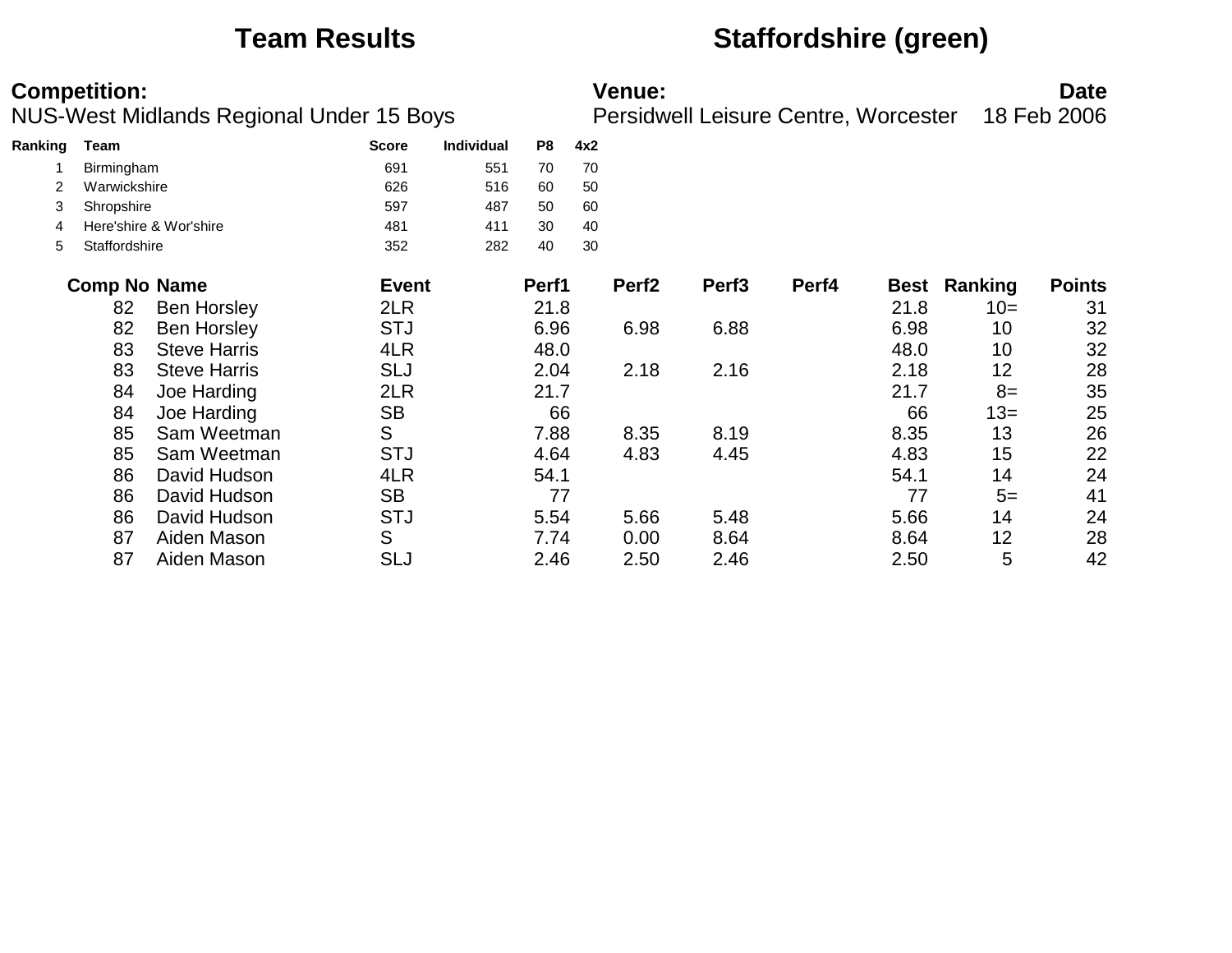# **Team Results Warwickshire (royal)**

|         | <b>Competition:</b> | NUS-West Midlands Regional Under 15 Boys |              |            |                |     | <b>Venue:</b>     | Persidwell Leisure Centre, Worcester |       |             |                | <b>Date</b><br>18 Feb 2006 |
|---------|---------------------|------------------------------------------|--------------|------------|----------------|-----|-------------------|--------------------------------------|-------|-------------|----------------|----------------------------|
| Ranking | <b>Team</b>         |                                          | <b>Score</b> | Individual | P <sub>8</sub> | 4x2 |                   |                                      |       |             |                |                            |
|         | Birmingham          |                                          | 691          | 551        | 70             | 70  |                   |                                      |       |             |                |                            |
| 2       | Warwickshire        |                                          | 626          | 516        | 60             | 50  |                   |                                      |       |             |                |                            |
| 3       | Shropshire          |                                          | 597          | 487        | 50             | 60  |                   |                                      |       |             |                |                            |
| 4       |                     | Here'shire & Wor'shire                   | 481          | 411        | 30             | 40  |                   |                                      |       |             |                |                            |
| 5       | Staffordshire       |                                          | 352          | 282        | 40             | 30  |                   |                                      |       |             |                |                            |
|         | <b>Comp No Name</b> |                                          | <b>Event</b> |            | Perf1          |     | Perf <sub>2</sub> | Perf <sub>3</sub>                    | Perf4 | <b>Best</b> | Ranking        | <b>Points</b>              |
|         | 89                  | <b>Jack Harrison</b>                     | 2LR          |            | 20.5           |     |                   |                                      |       | 20.5        | $1 =$          | 49                         |
|         | 89                  | <b>Jack Harrison</b>                     | <b>SB</b>    |            | 94             |     |                   |                                      |       | 94          |                | 50                         |
|         | 89                  | <b>Jack Harrison</b>                     | <b>STJ</b>   |            | 7.68           |     | 8.17              | 7.89                                 |       | 8.17        |                | 50                         |
|         | 90                  | <b>Andrew Pozzi</b>                      | 2LR          |            | 22.0           |     |                   |                                      |       | 22.0        | $12 =$         | 27                         |
|         | 90                  | <b>Andrew Pozzi</b>                      | S            |            | 9.13           |     | 9.68              | 9.62                                 |       | 9.68        | 8              | 36                         |
|         | 90                  | <b>Andrew Pozzi</b>                      | <b>STJ</b>   |            | 7.94           |     | 7.76              | 7.85                                 |       | 7.94        | $\overline{2}$ | 48                         |
|         | 91                  | <b>Charlie Burn</b>                      | 4LR          |            | 44.5           |     |                   |                                      |       | 44.5        | $\overline{2}$ | 48                         |
|         | 91                  | <b>Charlie Burn</b>                      | <b>SB</b>    |            | 85             |     |                   |                                      |       | 85          | 3              | 46                         |
|         | 91                  | <b>Charlie Burn</b>                      | <b>SLJ</b>   |            | 2.42           |     | 2.34              | 2.48                                 |       | 2.48        | 6              | 40                         |
|         | 92                  | <b>Gerome Donker</b>                     | 2LR          |            | 21.4           |     |                   |                                      |       | 21.4        | 6              | 40                         |
|         | 92                  | Gerome Donker                            | S            |            | 0.00           |     | 9.93              | 10.91                                |       | 10.91       | 4              | 44                         |
|         | 92                  | <b>Gerome Donker</b>                     | <b>STJ</b>   |            | 7.27           |     | 7.21              | 7.40                                 |       | 7.40        | 7              | 38                         |
|         | 93                  | Seb Croft                                | 4LR          |            | 46.1           |     |                   |                                      |       | 46.1        | $\overline{7}$ | 38                         |
|         | 93                  | Seb Croft                                | S            |            | 0.00           |     | 8.87              | 8.89                                 |       | 8.89        | 11             | 30                         |
|         | 93                  | Seb Croft                                | <b>SLJ</b>   |            | 2.32           |     | 2.24              | 2.28                                 |       | 2.32        | 8              | 36                         |
|         | 94                  | Dan Davis                                | 4LR          |            | 44.7           |     |                   |                                      |       | 44.7        | $3=$           | 45                         |
|         | 94                  | Dan Davis                                | <b>SB</b>    |            | 72             |     |                   |                                      |       | 72          | $7=$           | 37                         |
|         | 94                  | Dan Davis                                | <b>SLJ</b>   |            | 1.98           |     | 2.00              | 1.92                                 |       | 2.00        | 14             | 24                         |
|         | 95                  | Sam Masonbrown                           | 4LR          |            | 46.6           |     |                   |                                      |       | 46.6        |                |                            |
|         | 95                  | Sam Masonbrown                           | <b>STJ</b>   |            | 5.74           |     | 6.18              | 6.05                                 |       | 6.18        |                |                            |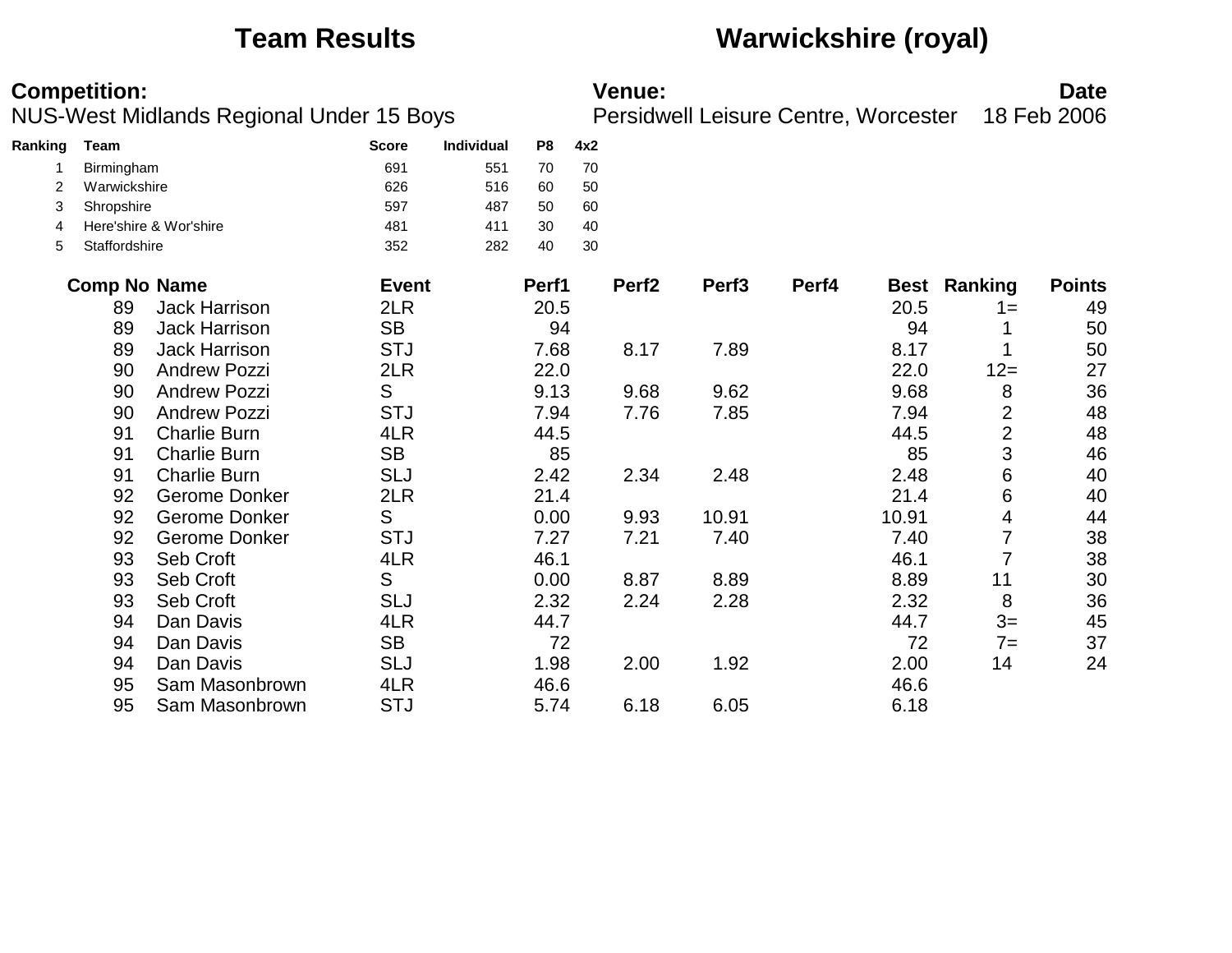### **Results Sheet 2 Lap Race**

| <b>Ranking Team</b> |                             | Colour | <b>BibNo Name</b> |                     | <b>Best</b> | <b>Points</b> |  |
|---------------------|-----------------------------|--------|-------------------|---------------------|-------------|---------------|--|
|                     | 1= Shropshire               | red    |                   | 75 Ben Riekstins    | 20.5        | 49            |  |
| 1=                  | Warwickshire                | royal  | 89.               | Jack Harrison       | 20.5        | 49            |  |
|                     | Birmingham                  | orange | 61                | Ben Newman          | 20.6        | 46            |  |
| 4                   | Birmingham                  | orange |                   | 62 Sam Reuben       | 20.9        | 44            |  |
| 5                   | Birmingham                  | orange |                   | 63 Thomas Challis   | 21.2        | 42            |  |
| 6                   | Warwickshire                | royal  |                   | 92 Gerome Donker    | 21.4        | 40            |  |
|                     | Shropshire                  | red    |                   | 77 Sammi Shannagher | 21.5        | 38            |  |
|                     | $8=$ Here'shire & Wor'shire | navy   |                   | 73 Sean Linney      | 21.7        | 35            |  |
| $8=$                | Staffordshire               | green  |                   | 84 Joe Harding      | 21.7        | 35            |  |
|                     | 10= Here'shire & Wor'shire  | navy   |                   | 70 Toby Proctor     | 21.8        | 31            |  |
| $10=$               | Staffordshire               | green  |                   | 82 Ben Horsley      | 21.8        | 31            |  |
|                     | 12= Shropshire              | red    |                   | 79 Mark Jones       | 22.0        | 27            |  |
| $12 =$              | Warwickshire                | royal  |                   | 90 Andrew Pozzi     | 22.0        | 27            |  |
| 14                  | Here'shire & Wor'shire      | navy   |                   | 72 Ashley Gibbs     | 26.5        | 24            |  |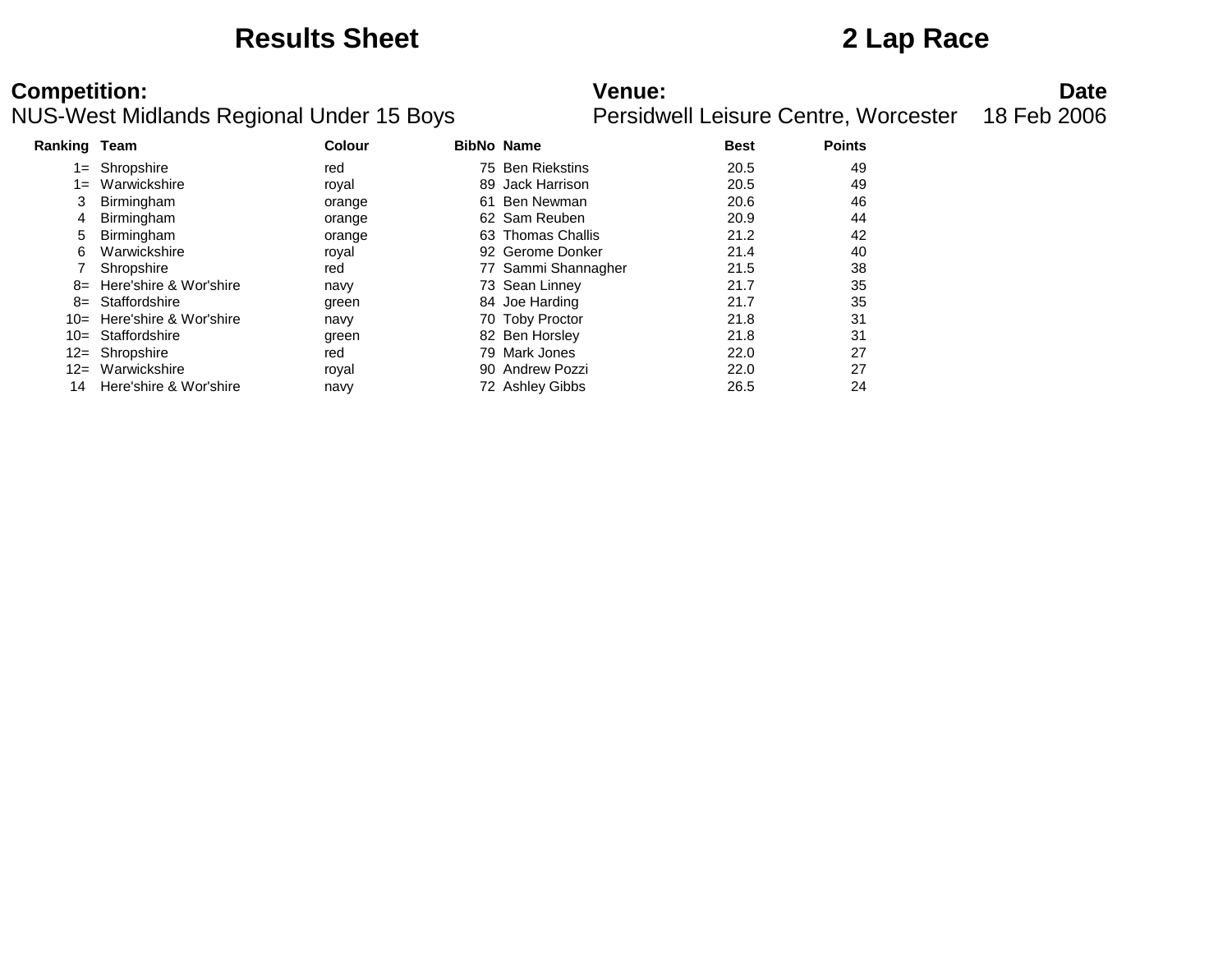### **Results Sheet 4 Lap Race**

| Ranking Team |                        | <b>Colour</b> | <b>BibNo Name</b> |                     | <b>Best</b> | <b>Points</b> |  |
|--------------|------------------------|---------------|-------------------|---------------------|-------------|---------------|--|
|              | Birmingham             | orange        |                   | 64 Ross McDonald    | 43.0        | 50            |  |
| 2            | Warwickshire           | royal         | 91                | <b>Charlie Burn</b> | 44.5        | 48            |  |
| $3=$         | Birmingham             | orange        |                   | 65 Joe Scott        | 44.7        | 45            |  |
| $3=$         | Warwickshire           | royal         |                   | 94 Dan Davis        | 44.7        | 45            |  |
| $5=$         | Birmingham             | orange        |                   | 66 Ashley Lillis    | 46.0        | 41            |  |
| $5=$         | Shropshire             | red           |                   | 80 Edward Dawes     | 46.0        | 41            |  |
|              | Warwickshire           | royal         |                   | 93 Seb Croft        | 46.1        | 38            |  |
| 8            | Shropshire             | red           |                   | 78 Toby Blake       | 46.4        | 36            |  |
| 9            | Shropshire             | red           |                   | 76 Steve Hughes     | 47.2        | 34            |  |
| 10           | Staffordshire          | green         |                   | 83 Steve Harris     | 48.0        | 32            |  |
| $11 =$       | Here'shire & Wor'shire | navy          |                   | 68 Craig Johnson    | 48.9        | 29            |  |
| $11 =$       | Here'shire & Wor'shire | navy          |                   | 69 Rory Johnson     | 48.9        | 29            |  |
| 13           | Here'shire & Wor'shire | navy          | 71                | Mitchell Rose       | 49.4        | 26            |  |
| 14           | Staffordshire          | green         | 86.               | David Hudson        | 54.1        | 24            |  |
|              | Warwickshire           | royal         | 95                | Sam Masonbrown      | 46.6        | 0             |  |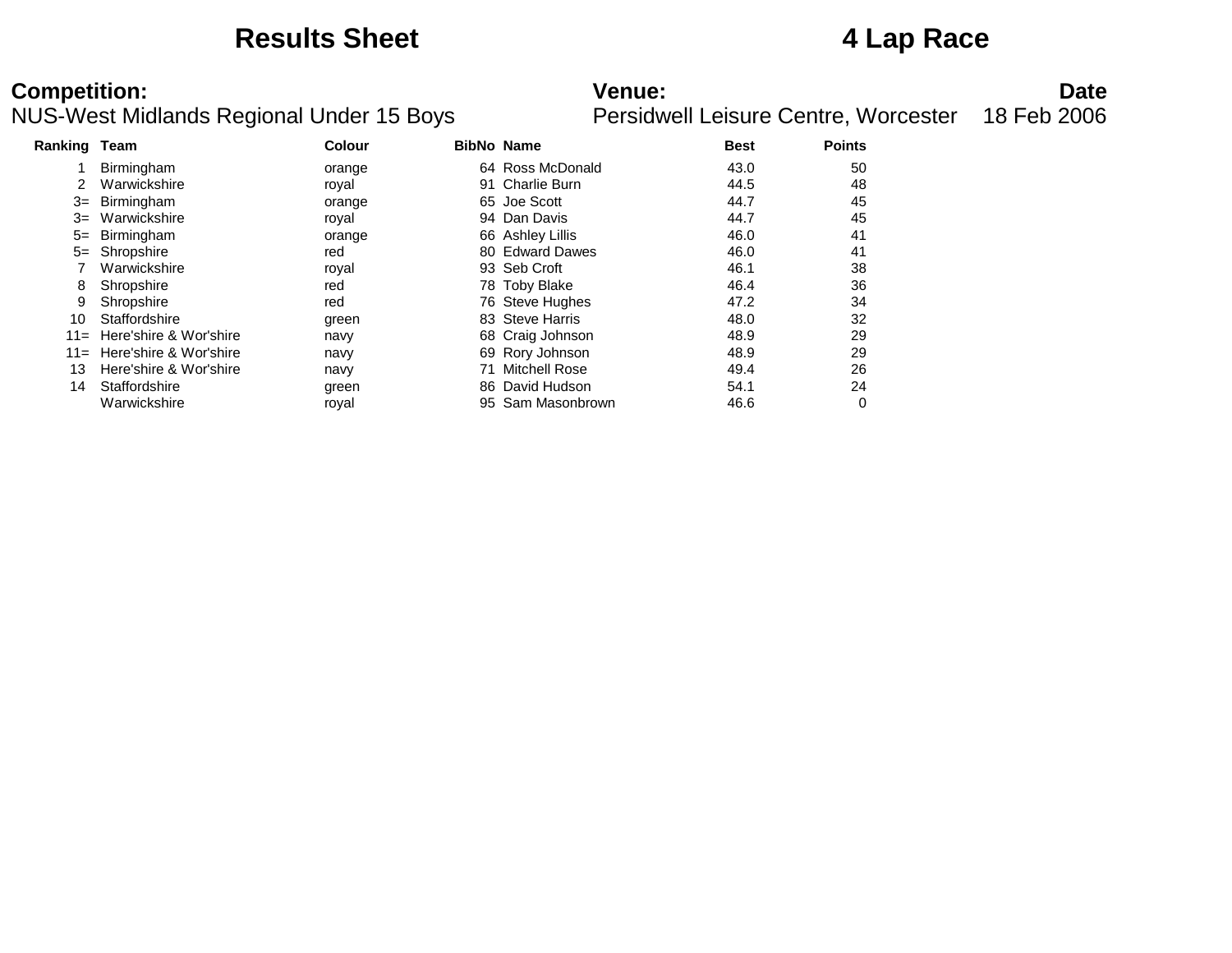### **Event Official Results Sheet 8 Lap Paarlauf**

### NUS-West Midlands Regional Under 15 Boys

| <b>Competition:</b>                      | <b>Venue:</b>                                    | <b>Date</b> |
|------------------------------------------|--------------------------------------------------|-------------|
| NUS-West Midlands Regional Under 15 Boys | Persidwell Leisure Centre, Worcester 18 Feb 2006 |             |

| Ranking Code Team |    |                        | Colour | Heat   | <b>Final</b> | <b>Performance</b> | <b>Points</b> |
|-------------------|----|------------------------|--------|--------|--------------|--------------------|---------------|
|                   | 01 | Birmingham             | orange | 1:26.3 | 0.0          | 1:26.3             | 70            |
|                   | 05 | Warwickshire           | royal  | 1:28.1 | 0.0          | 1:28.1             | 60            |
|                   | 03 | Shropshire             | red    | 1:33.9 | 0.0          | 1:33.9             | 50            |
|                   | 04 | Staffordshire          | green  | 1:37.0 | 0.0          | 1:37.0             | 40            |
|                   | 02 | Here'shire & Wor'shire | navy   | 1:38.1 | 0.0          | 1:38.1             | 30            |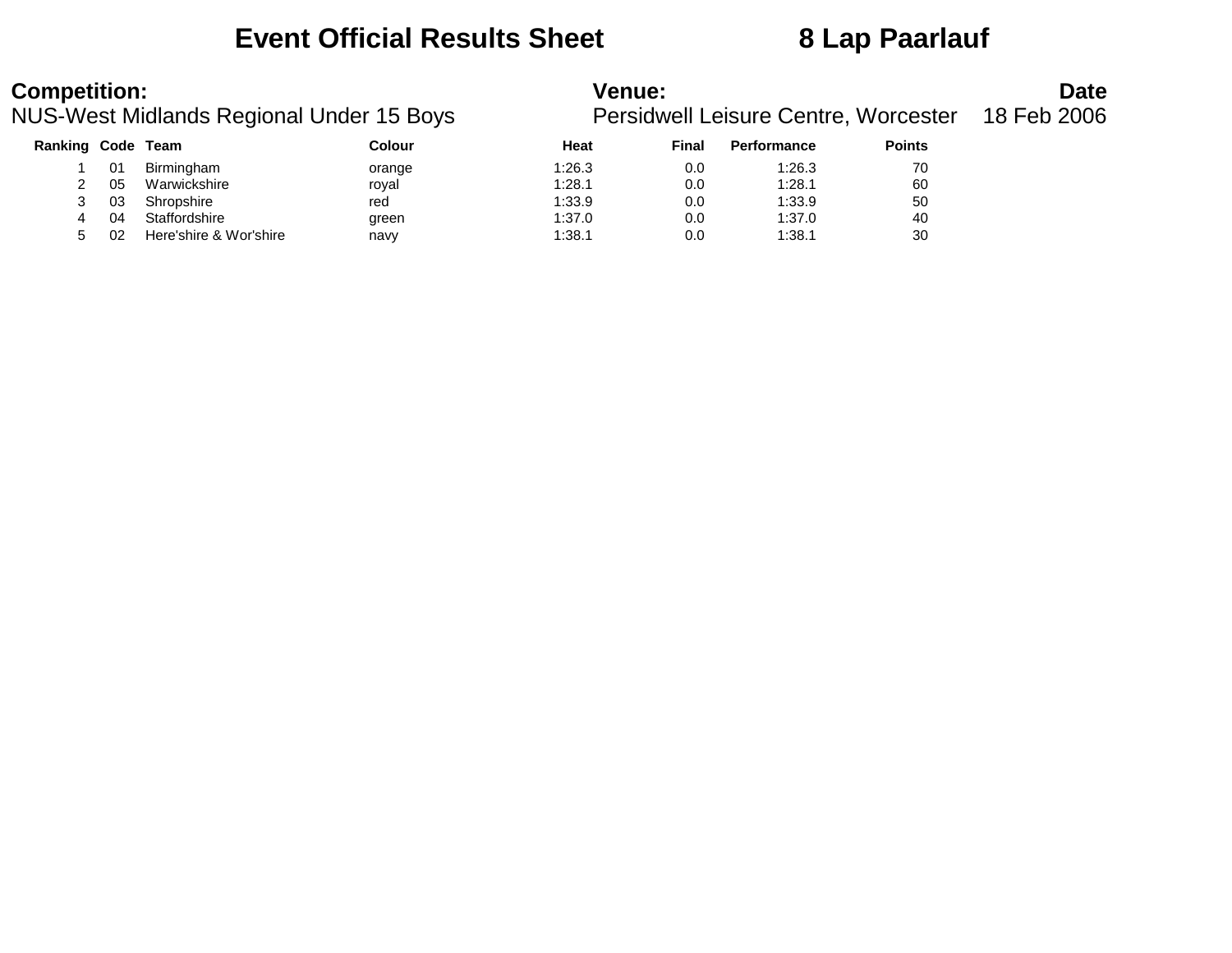### **Event Official Results Sheet 4 x 2 Lap Relay**

### NUS-West Midlands Regional Under 15 Boys

| <b>Competition:</b>                      | <b>Venue:</b>                                    | <b>Date</b> |
|------------------------------------------|--------------------------------------------------|-------------|
| NUS-West Midlands Regional Under 15 Boys | Persidwell Leisure Centre, Worcester 18 Feb 2006 |             |

| Ranking Code Team |    |                        | Colour | Heat   | <b>Final</b> | <b>Performance</b> | <b>Points</b> |
|-------------------|----|------------------------|--------|--------|--------------|--------------------|---------------|
|                   | 01 | Birmingham             | orange | 1:22.2 | 0.0          | 1:22.2             | 70            |
|                   | 03 | Shropshire             | red    | 1:24.7 | 0.0          | 1:24.7             | 60            |
|                   | 05 | Warwickshire           | roval  | 1:24.8 | 0.0          | 1:24.8             | 50            |
| 4                 | 02 | Here'shire & Wor'shire | navy   | 1:29.5 | 0.0          | 1:29.5             | 40            |
|                   | 04 | Staffordshire          | green  | 1:29.6 | 0.0          | 1:29.6             | 30            |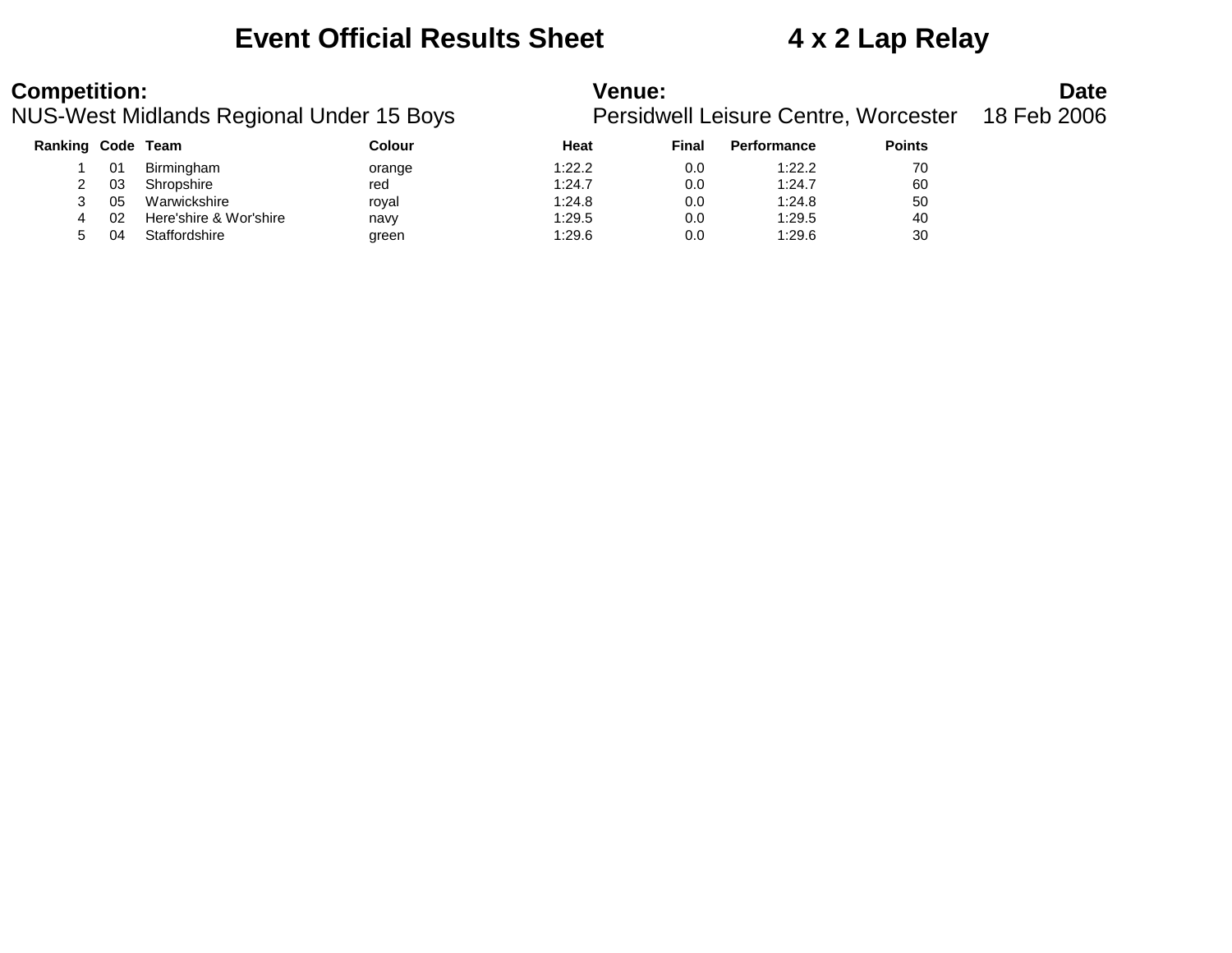### **Results Sheet Shot**

| Ranking Team |                        | <b>Colour</b> |    | <b>BibNo Name</b>   | <b>Best</b> | <b>Points</b> |
|--------------|------------------------|---------------|----|---------------------|-------------|---------------|
|              | <b>Birmingham</b>      | orange        | 61 | Ben Newman          | 13.25       | 50            |
|              | Here'shire & Wor'shire | navy          |    | 70 Toby Proctor     | 11.90       | 48            |
| 3            | <b>Birmingham</b>      | orange        |    | 64 Ross McDonald    | 11.33       | 46            |
| 4            | Warwickshire           | royal         |    | 92 Gerome Donker    | 10.91       | 44            |
| 5            | Shropshire             | red           |    | 77 Sammi Shannagher | 10.86       | 42            |
| 6            | Shropshire             | red           |    | 75 Ben Riekstins    | 10.83       | 40            |
|              | Shropshire             | red           |    | 76 Steve Hughes     | 10.77       | 38            |
| 8            | Warwickshire           | royal         |    | 90 Andrew Pozzi     | 9.68        | 36            |
| 9            | Birmingham             | orange        |    | 63 Thomas Challis   | 9.49        | 34            |
| 10           | Here'shire & Wor'shire | navy          |    | 73 Sean Linney      | 9.41        | 32            |
| 11           | Warwickshire           | royal         |    | 93 Seb Croft        | 8.89        | 30            |
| 12           | Staffordshire          | green         | 87 | Aiden Mason         | 8.64        | 28            |
| 13           | Staffordshire          | green         |    | 85 Sam Weetman      | 8.35        | 26            |
| 14           | Here'shire & Wor'shire | navy          |    | 72 Ashley Gibbs     | 6.56        | 24            |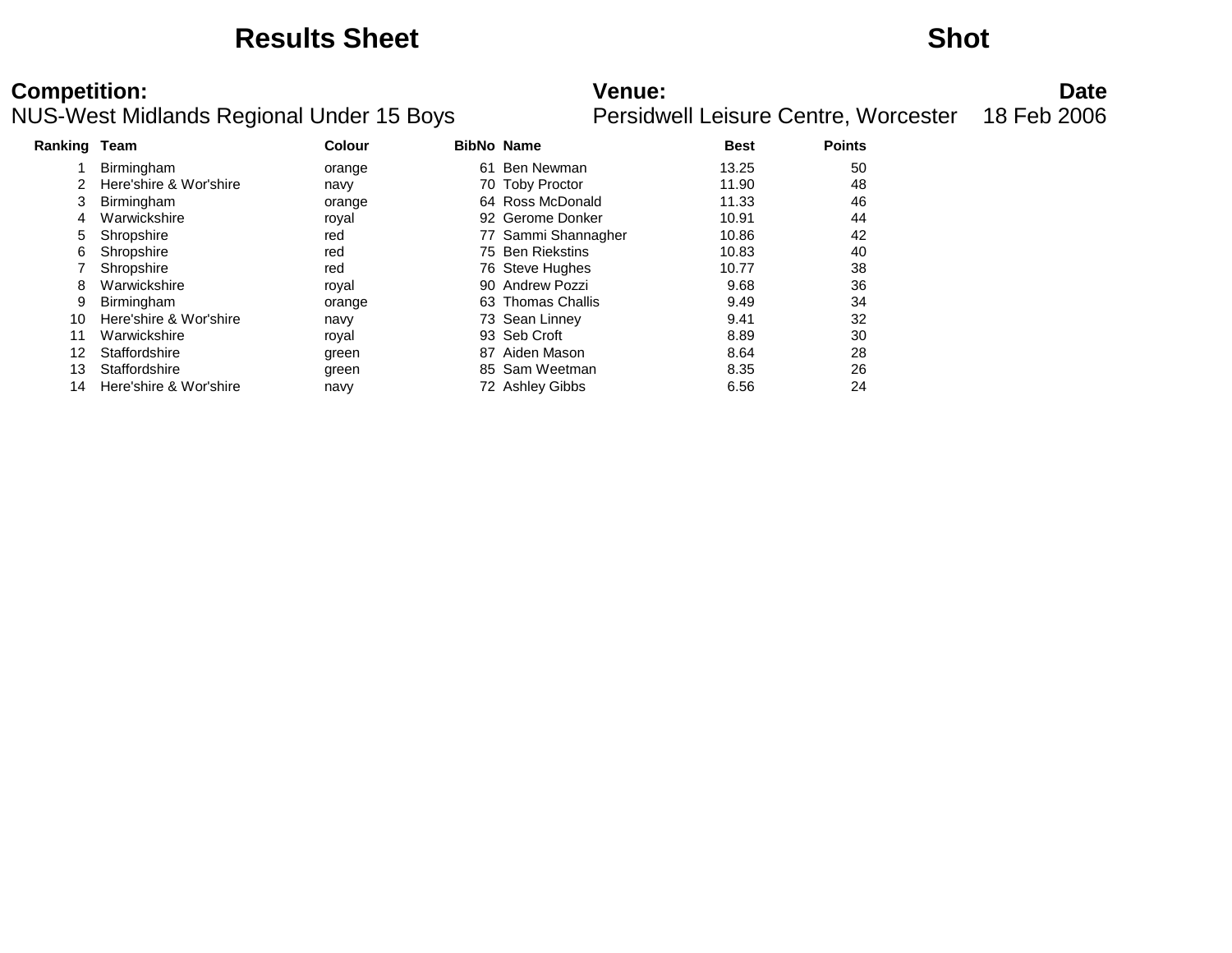### **Results Sheet Speed Bounce**

| Ranking Team |                            | Colour |    | <b>BibNo Name</b> | <b>Total</b> | <b>Points</b> |
|--------------|----------------------------|--------|----|-------------------|--------------|---------------|
|              | Warwickshire               | royal  |    | 89 Jack Harrison  | 94           | 50            |
|              | Birmingham                 | orange |    | 65 Joe Scott      | 88           | 48            |
| 3            | Warwickshire               | royal  |    | 91 Charlie Burn   | 85           | 46            |
| 4            | Birmingham                 | orange |    | 62 Sam Reuben     | 79           | 44            |
| $5=$         | Birmingham                 | orange |    | 66 Ashley Lillis  | 77           | 41            |
|              | 5= Staffordshire           | green  |    | 86 David Hudson   | 77           | 41            |
|              | 7= Shropshire              | red    |    | 80 Edward Dawes   | 72           | 37            |
|              | 7= Warwickshire            | royal  |    | 94 Dan Davis      | 72           | 37            |
|              | 9= Here'shire & Wor'shire  | navy   |    | 68 Craig Johnson  | 71           | 33            |
|              | 9= Shropshire              | red    |    | 78 Toby Blake     | 71           | 33            |
| 11           | Here'shire & Wor'shire     | navy   |    | 69 Rory Johnson   | 69           | 30            |
| 12           | Shropshire                 | red    |    | 79 Mark Jones     | 67           | 28            |
|              | 13= Here'shire & Wor'shire | navy   | 71 | Mitchell Rose     | 66           | 25            |
|              | 13= Staffordshire          | green  |    | 84 Joe Harding    | 66           | 25            |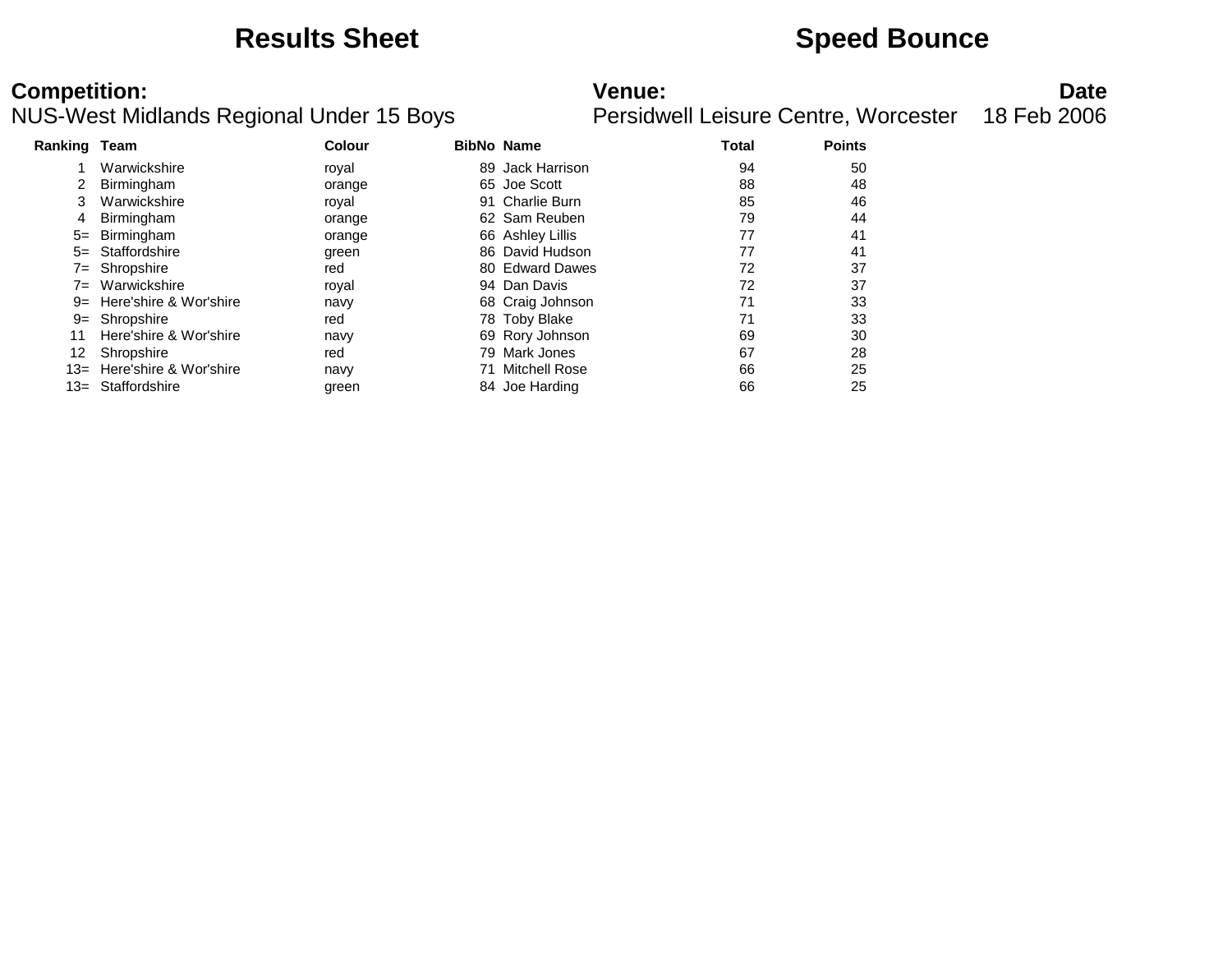### **Results Sheet Standing Long Jump**

| Ranking Team |                        | Colour |    | <b>BibNo Name</b>   | <b>Best</b> | <b>Points</b> |
|--------------|------------------------|--------|----|---------------------|-------------|---------------|
|              | Shropshire             | red    |    | 75 Ben Riekstins    | 2.92        | 50            |
|              | Shropshire             | red    |    | 77 Sammi Shannagher | 2.78        | 48            |
| 3            | <b>Birmingham</b>      | orange | 61 | Ben Newman          | 2.76        | 46            |
| 4            | Here'shire & Wor'shire | navy   |    | 70 Toby Proctor     | 2.64        | 44            |
| 5.           | Staffordshire          | green  | 87 | Aiden Mason         | 2.50        | 42            |
| 6            | Warwickshire           | royal  | 91 | Charlie Burn        | 2.48        | 40            |
|              | Birmingham             | orange |    | 63 Thomas Challis   | 2.46        | 38            |
| 8            | Warwickshire           | royal  |    | 93 Seb Croft        | 2.32        | 36            |
| 9            | Here'shire & Wor'shire | navy   |    | Mitchell Rose       | 2.30        | 34            |
| 10           | Here'shire & Wor'shire | navy   |    | 69 Rory Johnson     | 2.28        | 32            |
| 11           | Shropshire             | red    | 79 | Mark Jones          | 2.24        | 30            |
| 12           | Staffordshire          | green  |    | 83 Steve Harris     | 2.18        | 28            |
| 13           | Birmingham             | orange |    | 66 Ashley Lillis    | 2.14        | 26            |
| 14           | Warwickshire           | roval  |    | 94 Dan Davis        | 2.00        | 24            |